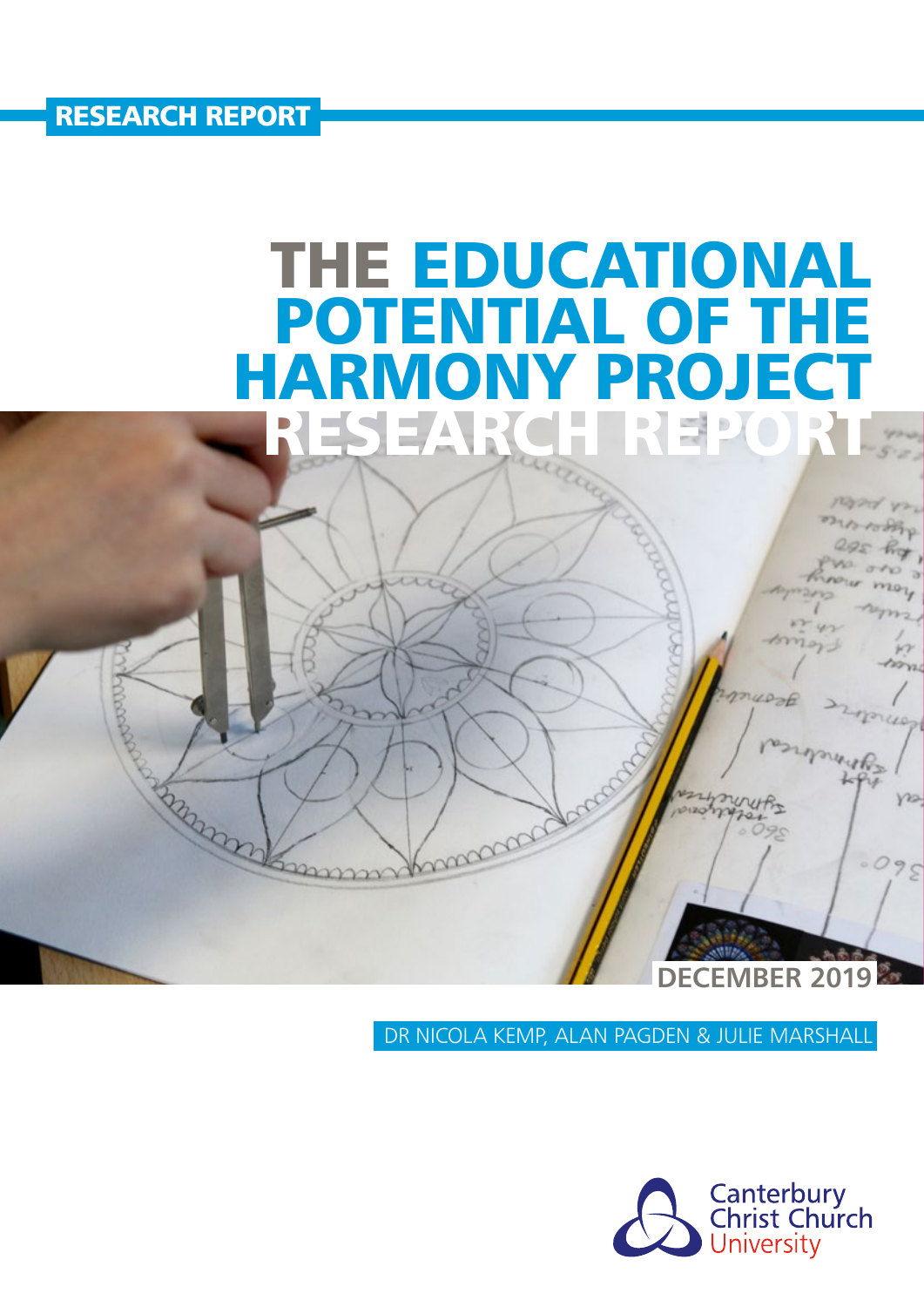# BACKGROUND TO THE RESEARCH: THE HARMONY PROJECT

Inspired by HRH The Prince of Wales' book 'Harmony, a new way of looking at our world', Richard Dunne, an educator with more than 30-years' experience, developed an approach to learning that integrates Harmony principles into the curriculum. These principles include Interdependence, Cycles, Diversity, Adaptation, Health, Geometry and Oneness.

The approach involves re-framing learning around project-based enquiries or themes which use principles of Harmony to teach young people how to live and work in ways that are sustainable.

This approach to learning has generated considerable interest both nationally and internationally and The Harmony Project is now a major educational initiative supported by the Sustainable Food Trust. It aims to integrate Harmony principles into mainstream education and to transform the way education is delivered. In 2019, a Harmony teachers' guide was developed to enable educators to better understand how this approach to learning works and how it can be adapted and applied to a range of school contexts. The aim of this project, funded by Canterbury Christ Church University, was to explore the educational potential of a Harmony approach in different school contexts. The research built on an earlier project funded by the Higher Education Innovation Fund, which involved an ethnographic study of Ashley Primary School where the principles of Harmony were first applied.

The growing profile of The Harmony Project, together with the focus on curriculum intent in the new Ofsted school inspection framework in England and the educational focus in the United Nation's Sustainable Development Goals means that this research is particularly timely.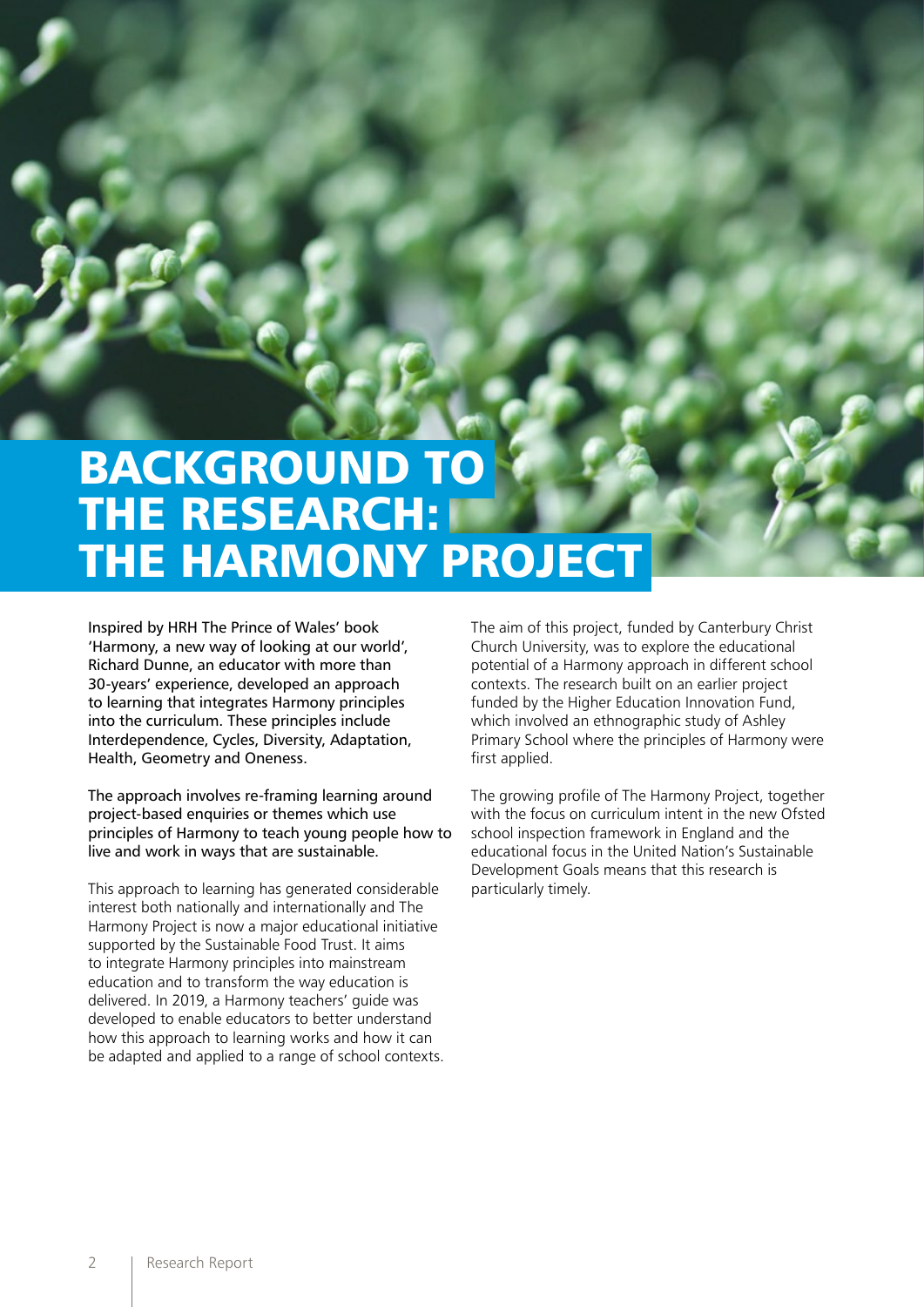## EXECUTIVE SUMMARY

This research, funded by Canterbury Christ Church University, involved semi-structured interviews with senior leaders from ten schools in England who are engaging with principles of Harmony. Interviews were conducted between May and July 2019 by research intern Julie Marshall and the project was led by Nicola Kemp and Alan Pagden. The aim was to explore the educational potential of the Harmony approach in different school contexts.

### SUMMARY OF FINDINGS

- The Harmony Project appeals to schools in very diverse contexts, although a common feature is their existing 'good' or 'outstanding' OFSTED grading.
- It is currently understood as synonymous with Ashley Primary School (and former headteacher, Richard Dunne,) and whilst it is valuable that educators can see it in practice, a single example is limiting.
- There is broad agreement that a Harmony approach to learning offers 'something schools will want.'
- For headteachers, the appeal can be at different levels, from pragmatic (meeting new OFSTED requirements, developing an outstanding curriculum) to idealistic (confirming a sense of moral purpose).
- For teachers, engaging with the principles of Harmony provides a new opportunity to connect with their educational values but they need support to implement it. For children, it is perceived to be inclusive and supportive of their agency.
- Implementing the principles of Harmony in practice requires headteachers to negotiate between national educational policy drivers and local needs. However, the variable ways in which they are being implemented creates a danger that the integrity of the project could be undermined, particularly as a form of sustainability education.

### IMPLICATIONS

- 1. The new OFSTED focus on curriculum intent, implementation and impact seems to offer a specific opportunity to upscale and extend the Harmony Project across different educational phases and contexts (early years, primary, secondary, independent and mainstream).
- 2. There are now at least ten schools, situated in different contexts and at different points in their engagement with the principles of Harmony. This presents an opportunity to develop a network of demonstration schools to support the upscaling process.
- 3. The sense of excitement and passion captured in the interviews suggests that the benefits of a Harmony approach to learning extend beyond children to teaching staff. There is a need to understand more about how it might support teacher well-being in challenging times.

## CONCLUSIONS

Since many of the schools are in the very early stages of engagement, more research is needed on how the principles of Harmony are implemented in practice and whether there is the potential for this approach to go beyond these early adopters and be a valuable approach for schools more broadly.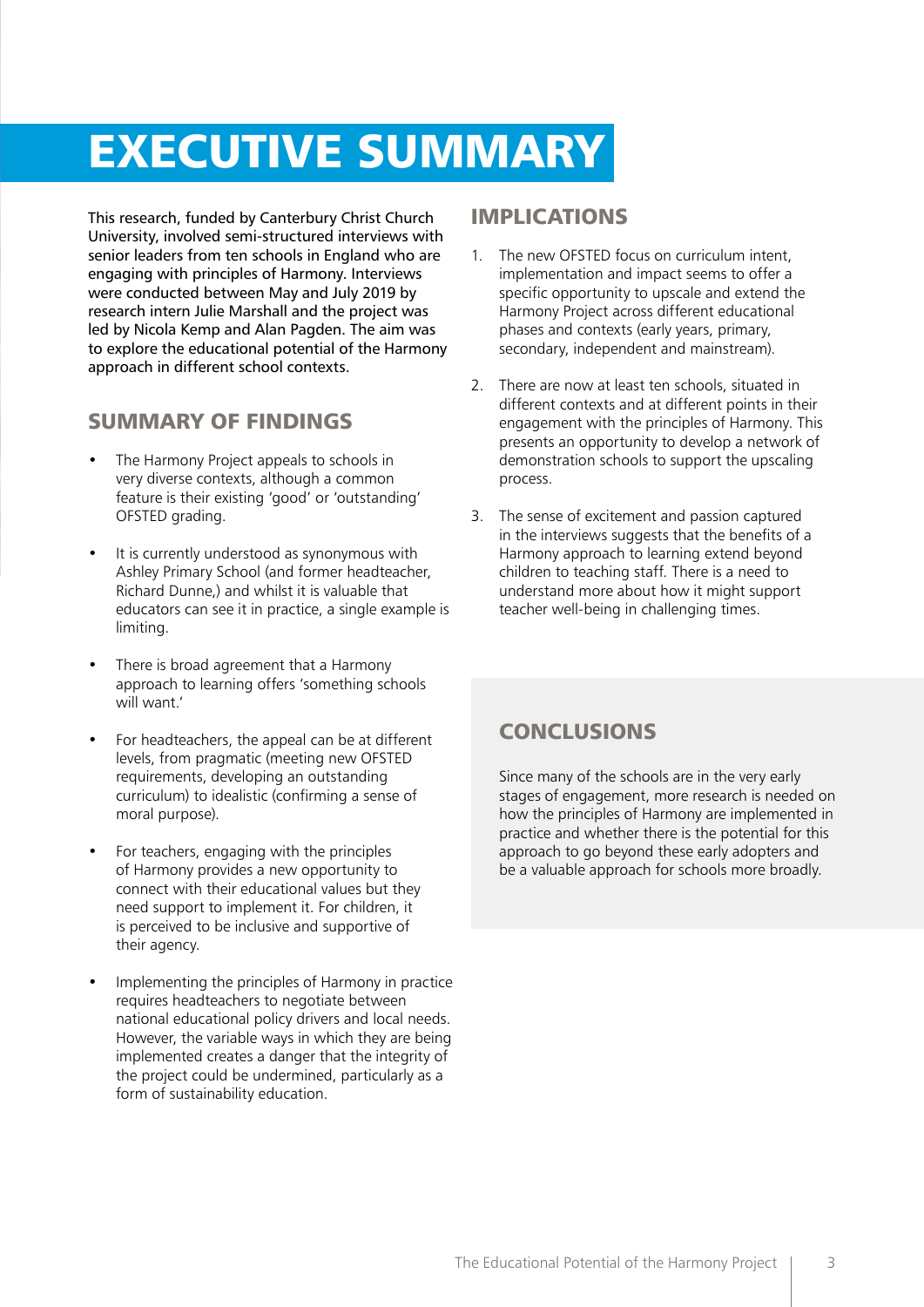## 1. WHAT WE DID

This research involved semi-structured interviews with senior leaders from ten schools in England who are engaging with principles of Harmony.

The research project was developed and led by two academics from within the Faculty of Education at Canterbury Christ Church University (CCCU). Ethical approval for the research was granted by the Faculty's ethics committee on 16th May 2019. Data collection was undertaken by a student research intern between mid-May and mid-July 2019. Potential participants were identified during a meeting with Richard Dunne, who was the Ashley Primary School headteacher at the time. Our interest was in schools with which he had had contact and a spreadsheet of 13 schools/ clusters was drawn up. All were contacted and asked if they wished to participate in the research. Following a very positive response, a schedule was drawn up and ten schools participated in the research. The research involved interviewing the headteacher of each school using a semi-structured approach.

#### The interviews focused on:

- Role of participants and brief biography
- The context of the school
- How they had become aware of the Harmony approach and their understanding of it
- The nature and extent of their engagement with the principles of Harmony
- Perceived potential of a Harmony approach in their school context
- The challenges and barriers to implementation

The majority of these were conducted face-to-face with the headteacher on the school site although one was conducted via skype and one via telephone due to practical constraints. In some cases, the headteacher invited other members of staff to take part in the interview. There were 16 participants in total and all gave written consent for the data they provided to be used for the purposes of the research.



## 2. ABOUT THE SCHOOLS

The Harmony project appeals to schools in very diverse contexts, although a common feature is their existing 'good' or 'outstanding' OFSTED grading.

The ten schools are diverse in terms of their size, geographical location and governance. The names and identities of all schools and participants have been anonymised and are referred to in the text by code (see appendix 1).

There is a fairly even spread between academies (all bar one being part of a Multi Academy Trust) and Local Authority-controlled schools as well as one independent faith-based school. The majority are single form primaries although there are two infant or first schools and one junior school. The Index of Multiple Deprivation (IMD) overall ranking shows that the socio-economic context of the schools is varied and includes schools in the most deprived (1) and least deprived (10) locations. A note of caution is required as the school catchments do not always correspond with the postcode location of the school. Interestingly, at the point at which the interviews were undertaken, all participating schools were rated as good or outstanding by OFSTED. This may be significant as one head explained, "we've also got a good grip on our sort of the maths teaching, the English teaching anyway, that's made it potentially easier for us to be able to bring this [Harmony] in". HT-A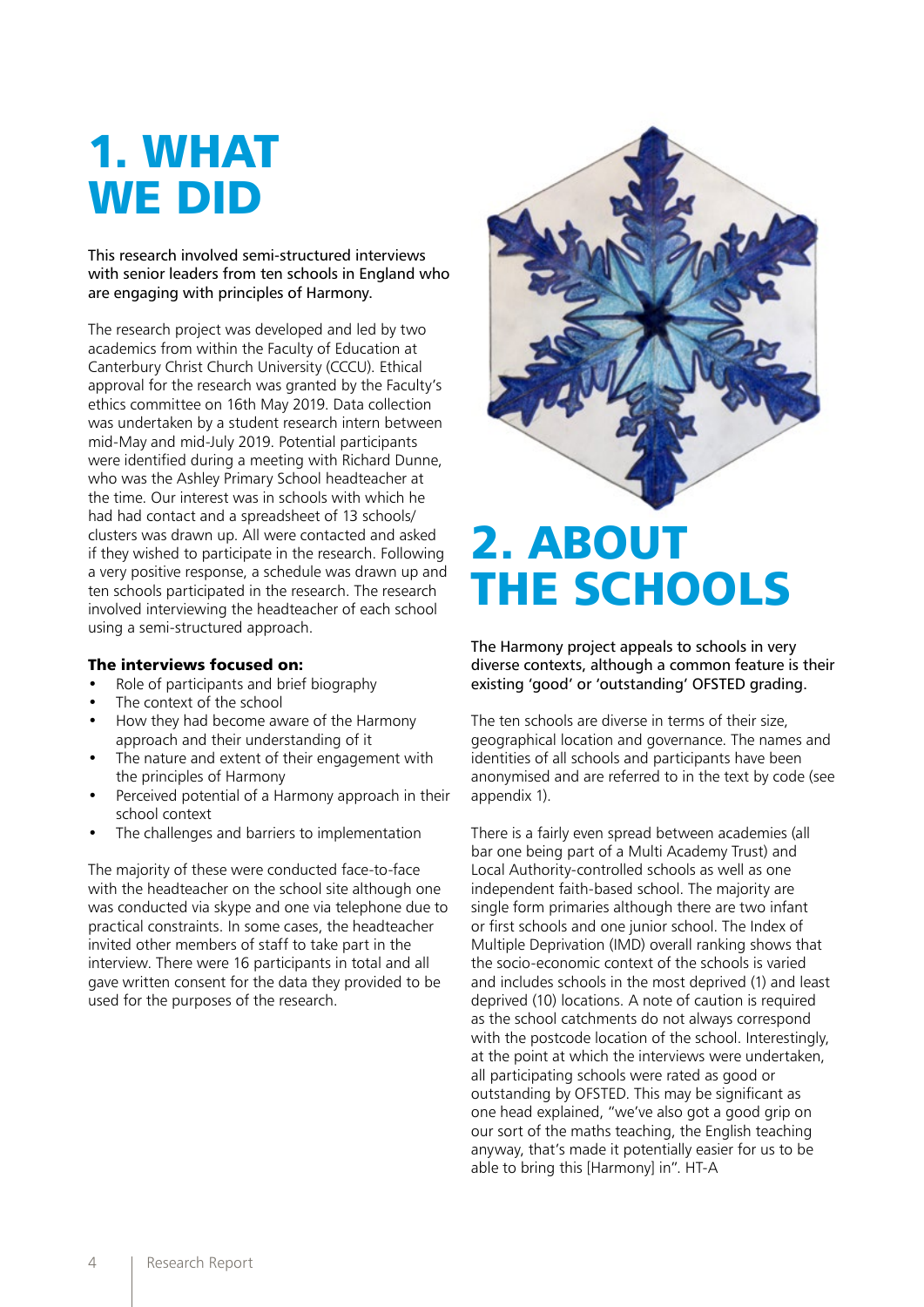# 3. WHAT WE FOUND

## 3.1 ENCOUNTERING HARMONY

A Harmony approach to learning is currently understood as synonymous with Ashley Primary School (and its former headteacher, Richard Dunne) and whilst it is valuable that educators can see it in practice, a single example is limiting.

The headteachers had initially found out about The Harmony Project in diverse ways. One had searched 'best practice in sustainability and social responsibility in schools', another had found Ashley Primary School by searching for schools with an 'outstanding curriculum.' One headteacher had done a course at the Prince's School of Traditional Arts, others had been introduced to it by colleagues who had either trained or taught at Ashley Primary School or via networks where they met Richard Dunne (e.g. Values Based Schools).

This highlights the current conflation between a Harmony approach to learning, Ashley Primary School and its headteacher. All the participants had visited Ashley Primary School and/or met Richard and they emphasised the importance of being able to talk about and see how principles of Harmony could work in practice given their abstract nature.

*you can use the term Harmony, but actually what does that really mean? And that's a hard thing to explain isn't it? (HT-C)*

At present Ashley Primary School acts "as a sort of base model" (HT-D) and as headteacher, Richard, a role-model of purposeful and principled leadership. One head described her reaction,

*absolutely mind-blowingly brilliant and aweinspiring. It made me feel quite humbled actually to see what he's done and what he and the school community were really working on in a very principled way (HT-F)*

However, since most participants have only seen the principles in practice in Ashley Primary School, this is what they equate with the approach. There seems to be a tendency for teaching staff to hold their school up against Ashley Primary School and use this as a mirror to assess if and how they will engage. For some schools, the apparent similarity of their context with Ashley Primary School was noted as being a particular reason for its appeal.

*The grounds are amazing…extensive, large playing field, playground, access to surrounding land…The environment we are in lends itself well to it (HT-A)*

#### In other cases, an obvious difference in context raises questions about how it could fit.

*Ashley have got a very different community to us. So, I was intrigued to see what it would be like to introduce something like Harmony within our community, and whether there would be differences (HT-C)*

The danger is two-fold. Firstly, that schools that already perceive themselves as similar choose to engage with principles of Harmony superficially. The second is that those that are very different may feel it is beyond their reach to engage at all.

## 3.2 WHAT DOES A HARMONY APPROACH TO LEARNING OFFER SCHOOLS?

For headteachers, the appeal can be at different levels, from pragmatic (meeting new OFSTED requirements) to idealistic (confirming a sense of moral purpose)

The connection described by participants when they encountered Harmony was powerful and emotive.

*all the bells went off…chime, chime, chime… HT-H a bit like a Damascus road experience HT-I it was a kind of a lightbulb moment HT-C*

There was agreement that a Harmony approach is "something schools will want" HT-E. This raises the question of what it is that schools want and what the principles of Harmony offers their leaders?

#### 3.2.1 An 'outstanding' curriculum

Participants contextualised their discussion about a Harmony approach to learning within the contemporary educational policy context:

*you're always being judged against standards and results HT-A You've got to have good results at the end of it HT-E*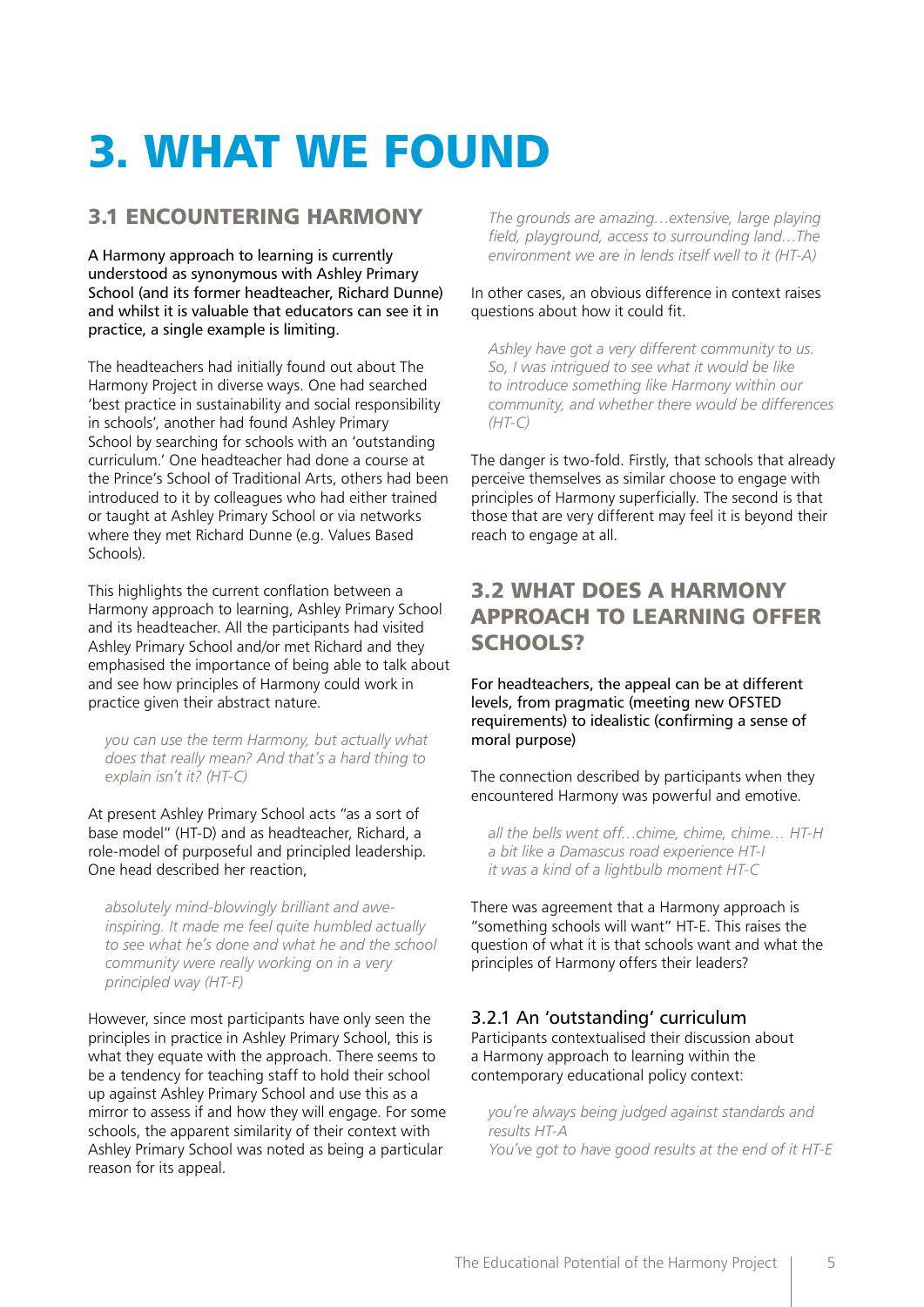At the simplest level, schools want to ensure pupils get good results and to be judged as effective by OFSTED. This is exemplified by HT-I who encountered the approach not because of its focus on sustainability, but as an example of an 'outstanding curriculum'. However, at the same time, there was recognition that one of the reasons for the appeal of Harmony is that it broadens the narrow educational focus of the mainstream.

*maybe, perhaps another reason as to why everybody's actually embraced it, its one of those areas where for once you're not having to look at an emerging grade to an expected, to a greater depth…this is very different…the successes of the joys of watching the achievements in class and the enthusiasm the children have for their learning, that just says it all really (D-A)*

#### It is interesting that the new OFSTED focus on a distinctive curriculum was identified by school leaders as a driver for engagement with Harmony.

*we've got a perfect opportunity, dare I say it, with the research that's coming out on curriculum, and mastery learning and the new OFSTED framework… the fact that we have the freedom and autonomy to design a curriculum that is right for our communities and our children and I think that permissions thing means that we can be a little bit more risk-taking with that than perhaps previously would have been the case (HT-F)*

Specifically, the OFSTED requirement for schools to be explicit about curriculum intent has reignited an interest in the question of purpose which Harmony seems to address. A number of school leaders felt they were already doing very similar things (to those seen at Ashley) but that they hadn't connected them with an overall rationale. Harmony was variously described as "glue", "an umbrella", "packaging", a way of "tying things together".

#### 3.2.2 Moral purpose

The point above might give the misleading impression that school leaders perceive principles of Harmony in a very instrumentalist way. In fact, one of the most notable features of the interviews was the passion, commitment and drive of the participants. They referred frequently to their concern about the approach being adopted superficially and the need for in-depth engagement.

*I think for Harmony, you've got to be really connected and understand that to make it work. Otherwise it will just be a twee curriculum tool that OFSTED would love but schools won't use properly. (HT-E)*

#### A Harmony approach to learning, for these school leaders, was understood as offering an enduring sense of purpose,

*…a real sort of benchmark for what an outstandingly comprehensive curriculum, when it's driven by core moral purpose (HT-I) it's like gold dust to me, it feels like it's just kind of made things make sense (HT-C)*

#### Leaders in the faith-based schools used different language but conveyed a similar sense of moral purpose.

*underpinned by everything for us as a faith school would be, well, this is the best way we can get children to really engage with God's creation and see him and recognise him….it's about children understanding their place in the universe (HT-H)*

## 3.3 CHALLENGES OF IMPLEMENTING THE PRINCIPLES OF HARMONY

Implementing the principles of Harmony in practice requires headteachers to negotiate between national educational policy drivers and local needs.

Harmony is a complex, multi-layered approach to learning and the entry point for schools is very diverse, as is their journey. The schools in this study were all at very different stages in both the length of time they had engaged with the approach and the depth of their engagement. One participant explained that even though the approach "resonates", he is in the process of "wrestling with this" to see how it can fit into his particular school context (HT-JK). Another felt that whilst the rationale is clear, he has questions about the "bit in the middle" (HT-I) which relates to implementation of principles of Harmony in practice. The teachers' guide was identified as a very helpful resource for staff and offers a framework for implementation, although there are still questions to be worked through in practice.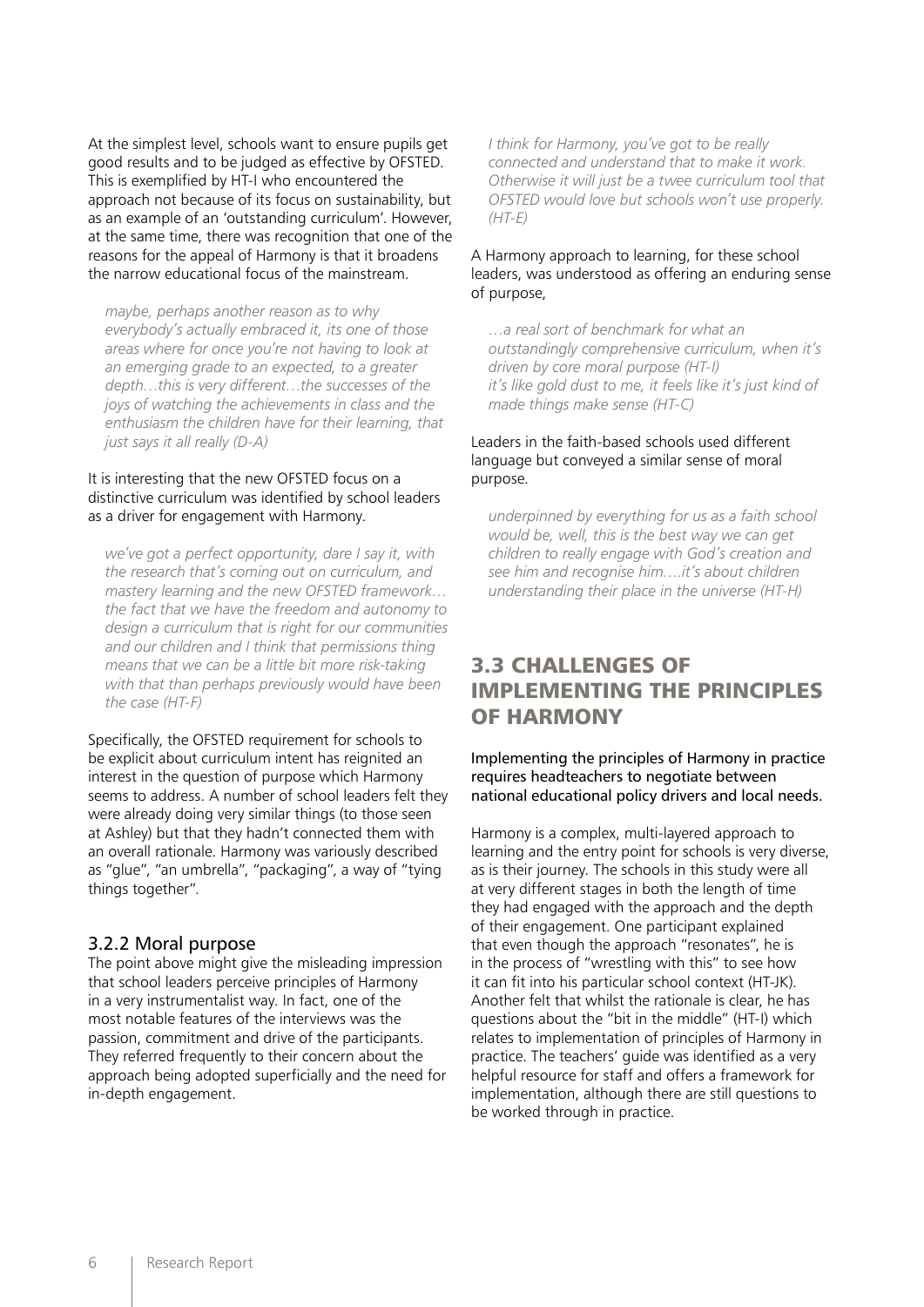3.3.1 Harmony and the National Curriculum One issue raised by several participants concerns the extent to which Harmony supports the delivery of the National Curriculum

*a big problem is the National Curriculum, isn't it? Making sure we've met all the programmes of study (HT-H)*

*we've got a question here as school leaders, in terms of how much of the National Curriculum is covered and achieved by the curriculum progression that's laid out from Harmony? (HT-I)*

It was particularly felt that certain areas of the National Curriculum (such as languages) need further consideration.

#### 3.3.2 The fit of Harmony in different school contexts

Another issue relates to the perceived fit between Harmony as an approach to learning and the particular context of each school. Headteachers were keen to emphasise the distinctiveness of their school (in terms of location, site, intake and ethos) and a primary concern was how the approach could work in practice given their context. The research findings indicate that however seemingly similar or different each school, the way in which the Harmony principles are being implemented is distinctive and particular. The majority of headteachers seem to be involved in a process of negotiation between existing structures, commitments and values and the principles to find a "best of both" (HT-JK) and "make it personal to our context and our community" (HT-F).

There are a number of points to note here. Firstly, there was a general sense of wanting to take things very slowly and to bring key stakeholders (particularly teaching colleagues) on board throughout the implementation process. One head noted how she has shared the principles with staff "to consider where there were opportunities they could bring those principles in" (HT-F). Another commented her approach was "so the teachers can really get under the skin of that principle" (HT-H). Secondly, there was a concern to not "lose sight of what already exists" (HT-JK). Existing approaches to the curriculum such as SOLO taxonomy (HT-B), active curriculum (HT-JK), values-based curriculum (HT-I) are already in place in some schools and the challenge is to work out the way in which these fit with Harmony principles.

### 3.4 APPROACHES TO HARMONY

The way in which principles of Harmony are being implemented varies considerably and there is a danger that the integrity of the approach could be undermined, particularly as a form of sustainability education.

The research identified very different approaches in the way schools are choosing to engage with principles of Harmony. Two of the schools specifically refer to 'our Harmony curriculum' on their websites and they seemed the most established in their approach which closely mirrors the Ashley Primary School model. This 'branding' contrasts with other schools which do not make reference to Harmony in their online material and are taking a more cautious approach (see Appendix 1).

The principle of Geometry seems to have particular appeal and is the one that several schools have chosen to start with. There are likely to be a number of reasons for this. Geometry is perceived as being inclusive and something all children can participate in and benefit from.

*what's so amazing is how inclusive it is for children who have ADHD…it's very calm and focused. HT-D*

*mindfulness, spiritualism, calming them down, producing high quality work which is actually inclusive HT-JK*

It is also clearly connected to mathematical knowledge and understanding which is an area some of the schools stated that they want to develop, particularly if it has been identified in their OFSTED reports.

At other schools in the earlier stages of engagement, Harmony principles are being reinterpreted to map onto existing school values providing "…our take on it" (HT-JK). In this case, Oneness is understood as the overarching idea with Interdependence as part of this rather than a separate principle and Geometry is "more of a doing than a principle." This raises a challenging question about how the integrity of a Harmony approach can be maintained whilst supporting headteachers as they seek to make sense of Harmony principles in the light of their school context. This is a very similar dilemma to that being faced by the Forest School movement and there is potential to learn from this example.

Even headteachers who are fully committed to developing a Harmony approach to learning have not necessarily perceived the wider significance of the approach as a form of education for sustainability.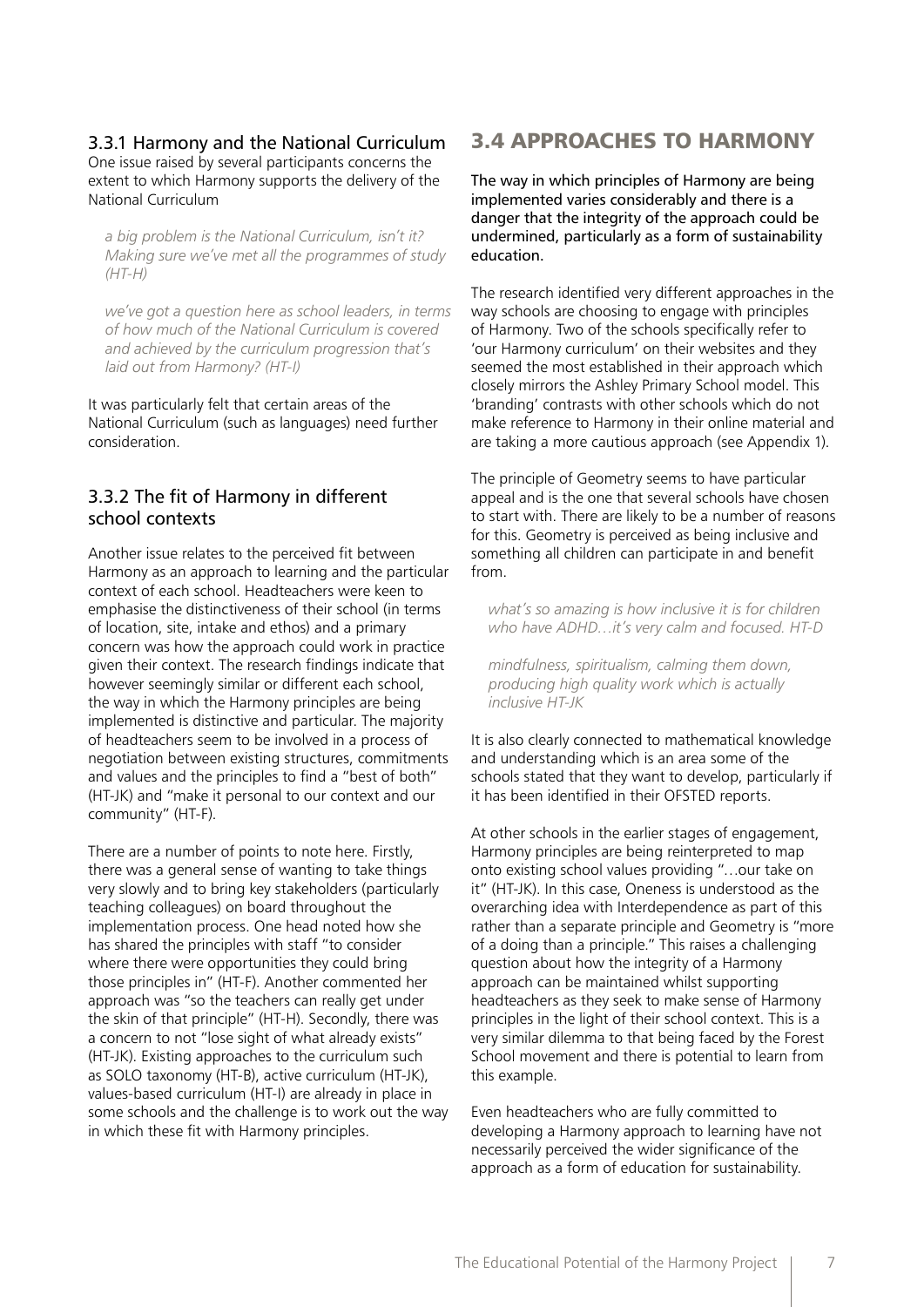*The next step is sustainability…in reality what's happened is that people are focused on the Harmony principle and sort of haven't had time for the sustainability theme (HT-D)*

This suggests the schools and their staff need ongoing support to maximise the potential of a Harmony approach to learning.

## 3.5 BENEFITS OF DEVELOPING A HARMONY APPROACH TO LEARNING

For teachers, a Harmony approach to learning provides a new opportunity to connect with their educational values but they need support to implement it. For children, it is perceived to be inclusive and supportive of their agency.

#### 3.5.1 Supporting teachers

There was a very strong sense among all the teaching staff we spoke to that a Harmony approach to learning offers as much to the adults involved as the children. One head explained that she felt it brings "the creativity and joy of teaching back for teachers" (HT-H). Others spoke of the excitement it had created within the staff team.

*there's a buzz, there's an excitement about this, it's not being viewed by other teachers as it's another thing we have to do, it's completely the opposite… everyone is just wanting to embrace this (HT-A)*

The headteachers recognised the intense pressures that teaching staff are under and acknowledged the benefits of engaging with principles of Harmony. One described the impact of starting staff meetings with a Geometry activity.

*we chilled out completely, no matter what's happened during the day, but it definitely had that impact. And we're saying, that's the moment where you feel it and you think, I want the children to feel that as well. (HT-C)*

Headteachers recognised that developing a Harmony approach to learning offers them something which is valuable connected to their sense of agency.

 *it's exciting because I can lead it (HT-JK)*

#### 3.5.2. Developing agency in children

Similarly, the benefits that headteachers highlighted in relation to children were very much about developing their 'voice' and sense of agency

*the children are getting that opportunity to realise that they have got a voice and that people are listening to them (HT-C)*

One headteacher spoke of how it provides them with "strategies to make a difference" and provided examples of how students are taking on leadership roles and influencing the local community (e.g. through plastic-free campaigning). Student voice and leadership was strong within all the participating schools. In one school KS2 students train as forest school leaders for the younger children. Another headteacher emphasised her interest in pupil leadership of Harmony (HT-F). A common understanding was that engaging with principles of Harmony helped "children to understand their place in the world" (HT-G)

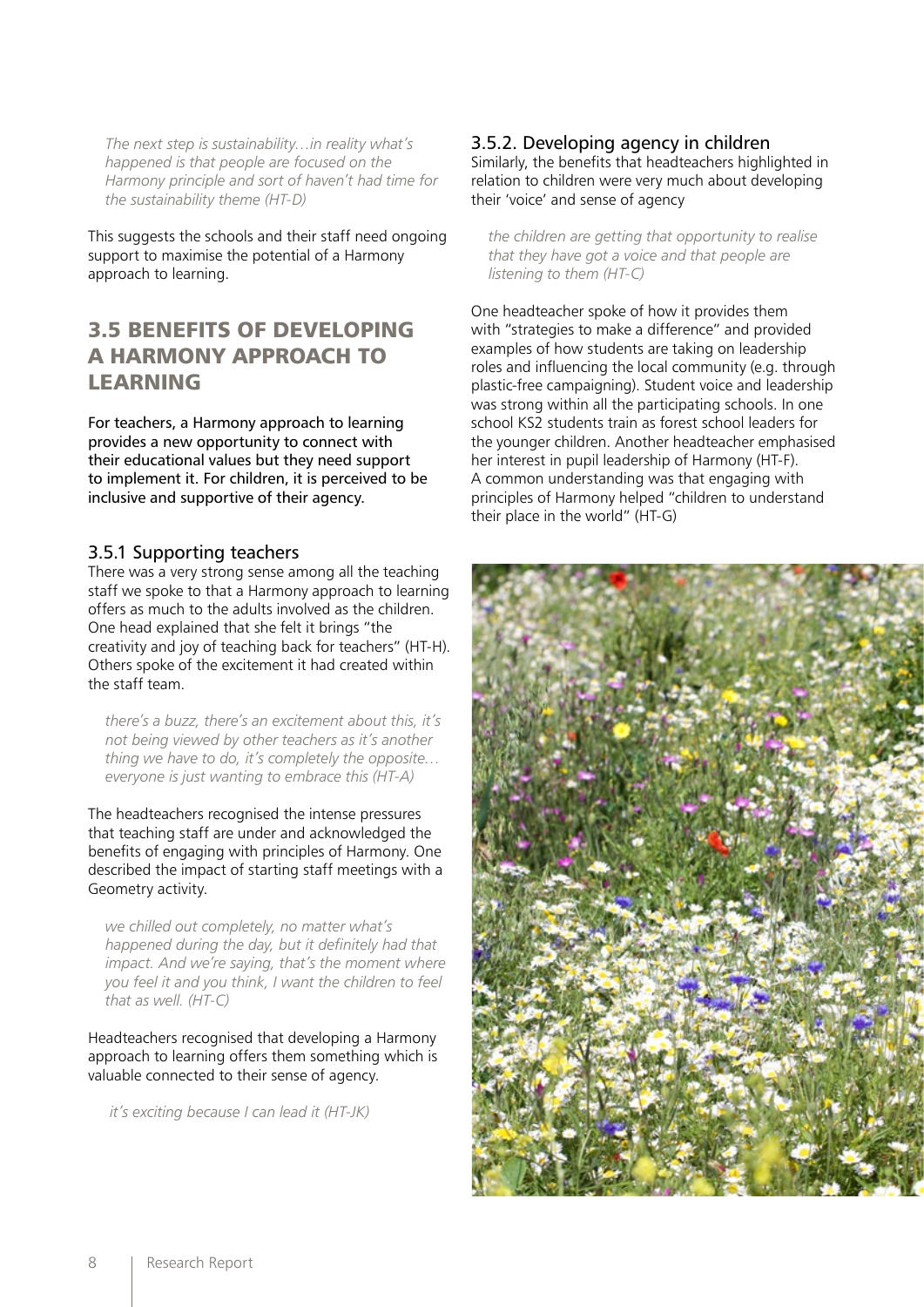# 4. IMPLICATIONS

### 4.1 TIMELINESS TO UPSCALE THE HARMONY PROJECT

The new OFSTED focus on curriculum intent, implementation and impact seems to offer a specific opportunity to upscale and extend The Harmony Project across different educational phases and contexts (early years, primary, secondary, independent and mainstream).

All participants within this study were very aware of the need to clarify their curriculum intent and this creates a particular opportunity to develop a Harmony approach to learning. The challenge is how to avoid 'Harmony' becoming a brand which schools engage with superficially (there are parallels here with Forest School). Participants in this study emphasised the importance of scaffolding as they start to engage with Harmony principles. The teachers' guide and the Prince's School of Traditional Arts training and resources are clearly valuable and consideration needs to be given to how more teaching staff can access high quality training and support in a more accessible manner.

A second driver is the UN Sustainable Development Goals and, in particular, SDG 4.7, which places a commitment on schools to deliver education for sustainability and education for global citizenship. Some schools are developing a Harmony approach to learning without a clear understanding of its sustainability orientation and there is the potential to make a clearer, more explicit connection beyond the curriculum itself.

## 4.2 THE OPPORTUNITY TO DEVELOP A NETWORK OF HARMONY PROJECT SCHOOLS

There are now at least ten schools, situated in different contexts and at different points in their journey of developing a Harmony approach to learning. This presents an opportunity to develop a network of demonstration schools to support the upscaling process.

Headteachers find the concept of a Harmony approach to learning appealing but it is challenging to implement in practice. Up until this point the approach has been associated with one primary school (Ashley) and this has provided an important point of reference for other

schools. However, its relatively privileged context is also a potential limitation as it only offers one example of Harmony in practice. Participants noted the need for more support/networking to strengthen and equip schools that wish to engage with The Harmony Project and the creation of a formal network could be the next step in offering this. This study has shown that there are considerable opportunities, and an appetite for, peer learning between schools. Participating schools could also form a demonstration network to extend the reach of The Harmony Project further (drawing upon the Linking Environment and Agriculture Farms (LEAF) network principle). The fact that a number of schools in this study are part of Multi Academy Trusts is also important. Several of the participants have a role and responsibilities beyond the headship of the school within the MAT. One participant explained the intention to pilot a Harmony approach at one of the schools in the Trust and then to roll it out across all schools. This offers particular opportunities to use the MAT network as a further means of developing and expanding the reach of The Harmony Project.

## 4.3 THERE IS A NEED TO UNDERSTAND MORE ABOUT HOW A HARMONY APPROACH TO LEARNING CAN SUPPORT TEACHER WELL-BEING

The sense of excitement and passion captured in the interviews suggests that the benefits of a Harmony approach extend beyond children to teaching staff. It seems to offer teachers and headteachers the opportunity to reflect on their educational values and to reconnect with a sense of moral purpose.

There was an extremely positive reaction to this research and all participants expressed an interest in us returning to the school to document how things progress (particularly those in the very early stages of engagement). This is of particular significance in the current context where headteacher recruitment and retention is increasingly challenging. Interestingly, the benefits of developing a Harmony approach to learning seem to extend to members of the wider teaching staff who discussed their own experiences. It is important to understand more about how the well-being of teachers and headteachers could be supported in a challenging educational policy context.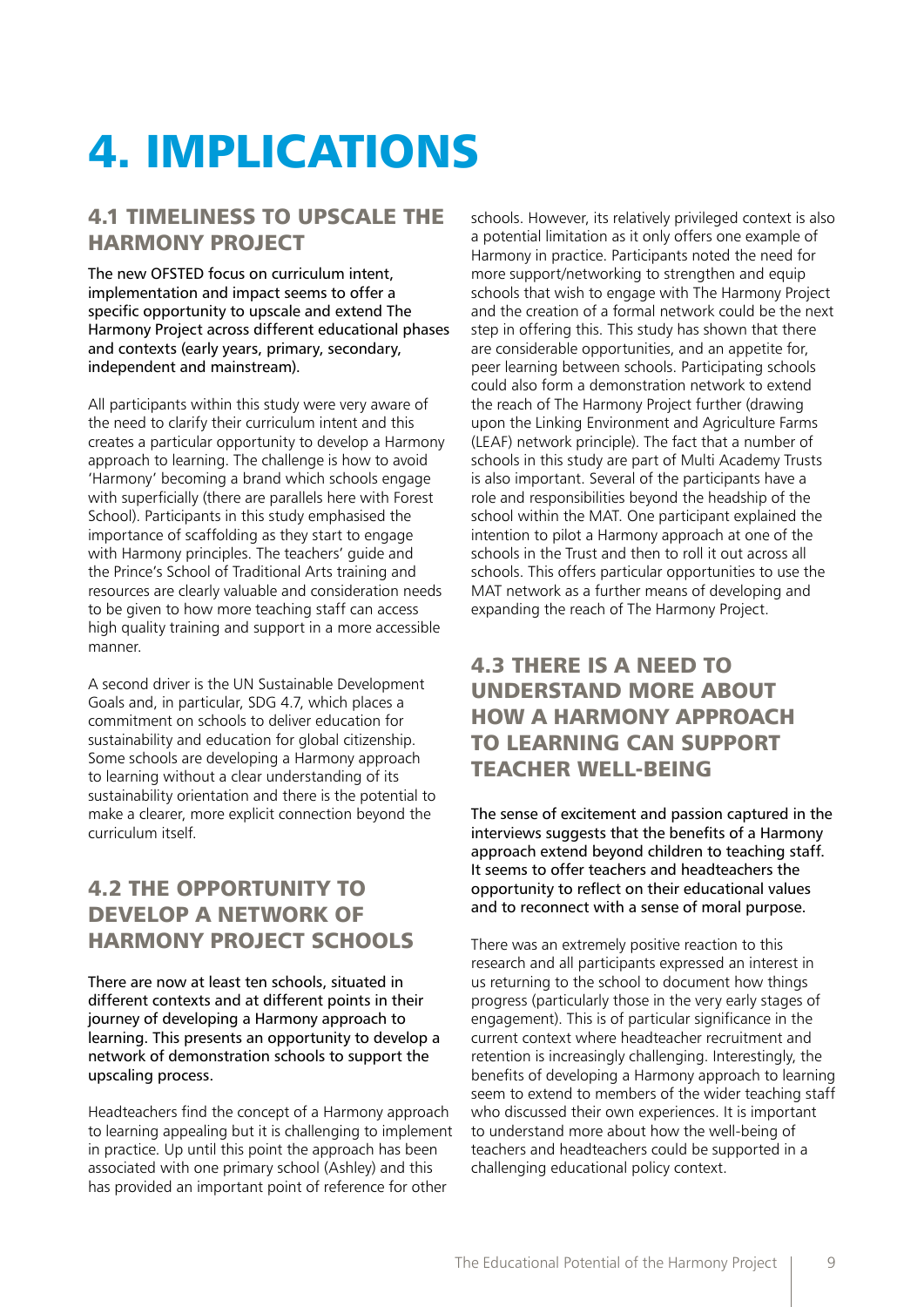

## CONCLUSIONS

This research demonstrates that Harmony is understood by headteachers as a coherent and comprehensive approach to learning and curriculum design. However, many of the schools are in the very early stages of engagement so more research is needed on the ways in which principles of Harmony are implemented by different schools. The research also raises questions about the potential of a Harmony approach to learning within the educational mainstream beyond these initial early adopters.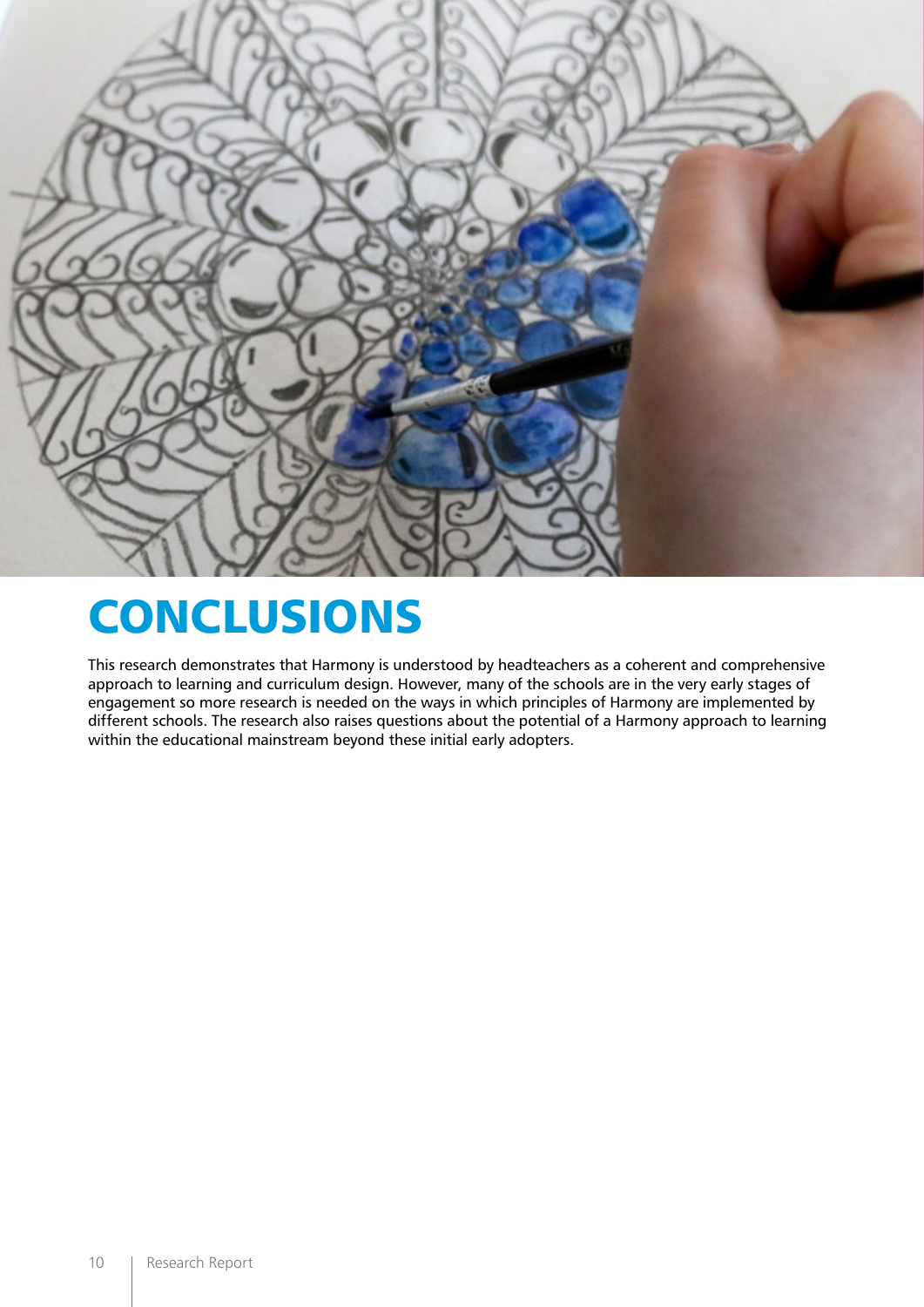## APPENDIX 1 SUMMARY OF PARTICIPATING SCHOOLS

| School/<br><b>Participants</b>                                                                                                             | Website<br>presence of<br>Harmony                                                     | <b>Size</b>                                           | Governance                  | <b>Most</b><br>recent<br><b>OFSTED</b><br>rating | <b>IMD</b><br>(decile) |
|--------------------------------------------------------------------------------------------------------------------------------------------|---------------------------------------------------------------------------------------|-------------------------------------------------------|-----------------------------|--------------------------------------------------|------------------------|
| A<br>Headteacher (HT-A &<br>Deputy D-A)                                                                                                    | Harmony<br>mentioned in<br>children's zone                                            | 234 pupils;<br>single-form<br>entry; ages<br>$2 - 11$ | Single<br>academy           | Outstanding                                      | 6                      |
| B<br>Headteacher (HT-B)                                                                                                                    | No specific<br>reference to<br>Harmony but<br>sustainability at<br>core of curriculum | 350 pupils;<br>four-form<br>entry                     | LA                          | Good                                             | 1                      |
| C<br>Headteacher (HT-C),<br>deputy (D-C), Year 2 lead<br>(T-C) and eco-coordinator<br>$(EC-C)$                                             | No Harmony<br>reference                                                               | 450 pupils;<br>three-form<br>entry; first<br>school   | LA                          | Good                                             | 7                      |
| D<br>Headteacher (HT-D)                                                                                                                    | Clear section<br>'our Harmony<br>curriculum'                                          | 257 pupils;<br>single-form<br>entry; ages<br>$3 - 11$ | <b>MAT</b>                  | Good                                             | 3                      |
| E<br>Headteacher (HT-E)                                                                                                                    | No reference<br>to Harmony -<br>values-based<br>school                                | 210 pupils;<br>single-form<br>entry                   | LA                          | Good                                             | 5                      |
| F<br>Headteacher (also has<br>role as assistant chief<br>executive for MAT) - HT-F<br>Specialist Art, Design &<br>Technology teacher (T-F) | No reference to<br>Harmony - dream<br>big curriculum                                  | 521 pupils;<br>ages 3-11                              | <b>MAT</b>                  | Good                                             | 1                      |
| G<br>Headteacher (HT-G)&<br>Sustainability lead (S-G)                                                                                      | Our unique<br>Harmony<br>curriculum                                                   | 330 pupils;<br>four-form<br>entry; infant<br>school   | LA                          | Outstanding                                      | 7                      |
| H<br>Headteacher (HT-H)                                                                                                                    | No reference<br>to Harmony.<br>Curriculum<br>underpinned by<br>Islamic values         | 265 pupils;<br>ages 4-11                              | Independent<br>moving to LA | Good                                             | 5                      |
| Headteacher (HT- I)                                                                                                                        | No reference to<br>Harmony                                                            | 202 pupils;<br>ages 4-11                              | <b>MAT</b>                  | Good                                             | 10                     |
| <b>J&amp;K</b><br>Director of performance<br>& partnership in MAT<br>(will be headteacher of J<br>from Sept 2019) (HT-JK)                  | No reference to<br>Harmony at either<br>school.                                       | 280 pupils;<br>ages 3-11<br>286 pupils;<br>ages 5-11  | <b>MAT</b>                  | Good<br>Good                                     | 3<br>8                 |